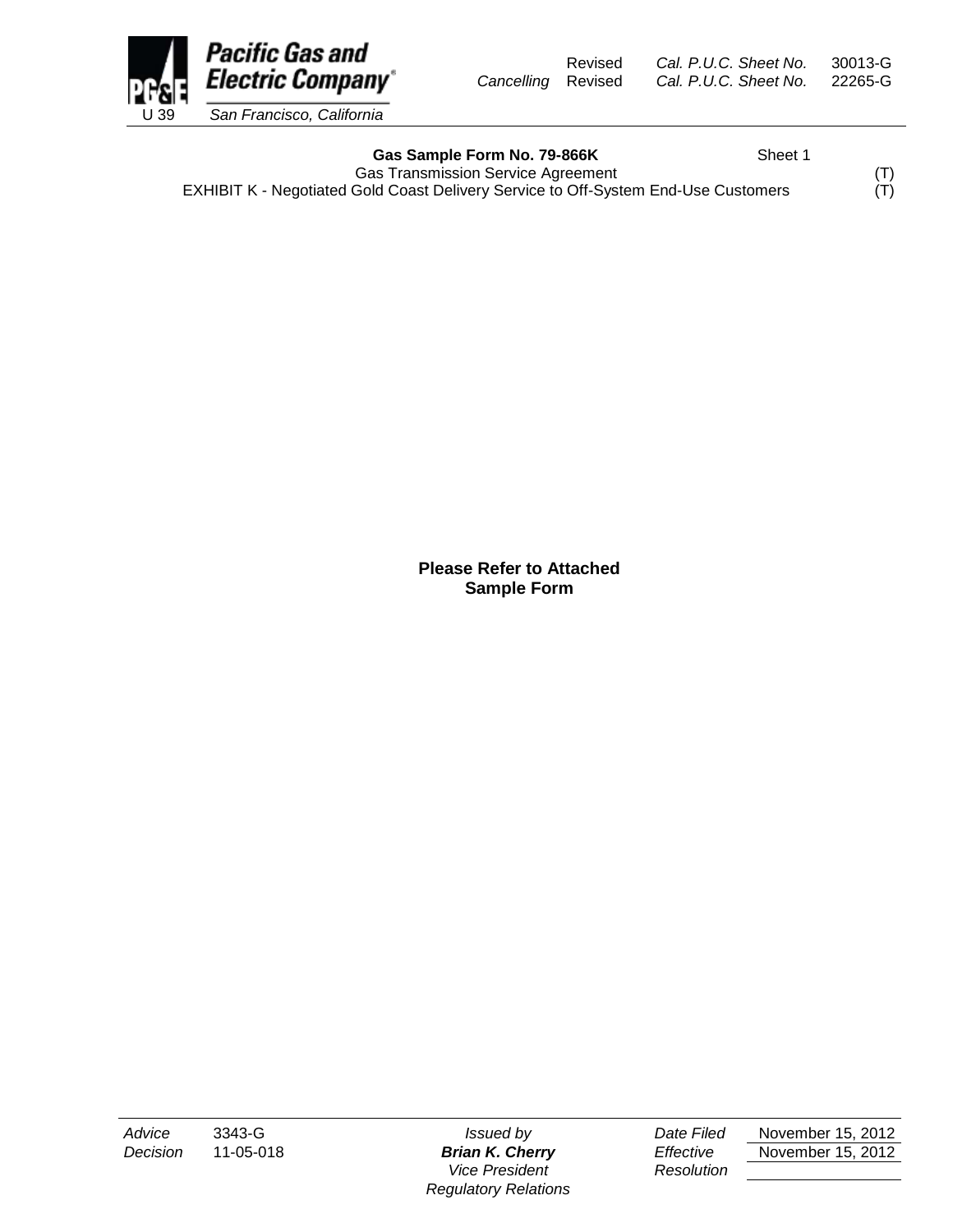EXHIBIT: GAS TRANSMISSION SERVICE AGREEMENT: CUSTOMER NAME:



## **GAS TRANSMISSION SERVICE AGREEMENT EXHIBIT K NEGOTIATED GOLD COAST DELIVERY SERVICE TO OFF-SYSTEM END-USE CUSTOMERS**

Customer must execute or previously have executed a currently effective Gas Transmission Service Agreement (GTSA) with PG&E before this Exhibit has any legal effect. Once executed, this Exhibit shall be made part of and be subject to all terms and conditions of the GTSA executed by and between PG&E and Customer, and service hereunder shall be rendered in accordance with the terms of the Rate Schedule G-OEC, or superseding rate schedule(s), and all applicable PG&E gas Rules in effect during the term of this Exhibit.

APPLICABLE RATE SCHEDULE: G-OEC

1. TERM:

2. MAXIMUM DAILY QUANTITY: \_\_\_\_\_\_\_\_\_Dth/day

- 3. NEGOTIATED RATES:
- 4. TAKE-OR-PAY OBLIGATION:
- 5. BALANCING SERVICES:
- 6. CURTAILMENT:
- 7. OTHER SPECIAL INSTRUCTIONS OR PROVISIONS: